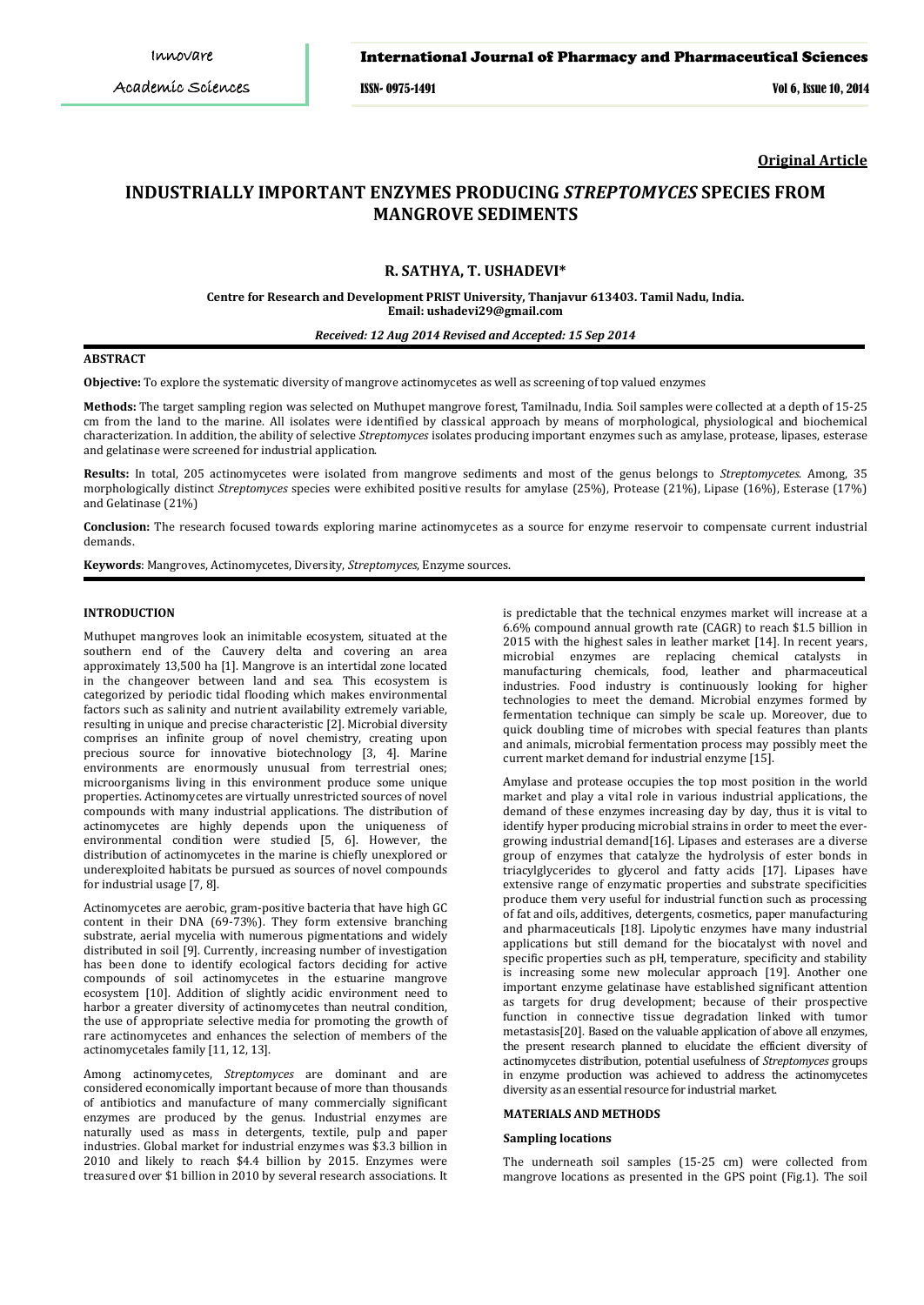samples were collected from different region of dense muthupet mangrove forest. The samples were sustained at suitable temperature with mangrove water and were transported to the laboratory.



**Fig. 1: GPS map of mangroves**

### **Isolation of Actinomycetes**

Soil samples were subjected to 10-fold serial dilution and aliquots (0.1) were plated on starch casein agar medium supplemented with 50% seawater and antibiotics (10µg/ml Streptomycin and Gresiofulvin) [21]. Plates were incubated for 7-14 days at suitable temperature. Individual isolated colonies were selected for purification of actinomycetes. Purified isolates were kept in slant culture at 4oC.

#### **Characterization of Actinomycetes**

The selected foremost actinomycetes strains were studied for cultural, morphological, physiological and biochemical cultural, morphological, physiological and biochemical characteristics. The classical method for the identification of aerial mass color, reverse side pigmentation described by Nonomura [22] and Bergey's Manual of determinative Bacteriology[23]. The morphology of spore chain ornamentation, spore surface and spore bearing hyphae were identified using light microscope (oil immersion objective at 100x magnification).

### **Enzymatic Screening of** *Streptomyces*

Based on the growth phase, rapid growing *Streptomyces* selected to evaluating the production of amylase, protease, gelatinase, lipase and esterase activity. In each of this analysis, the enzyme activities were calculated by the value obtained subtracting the halo size by the diameter of the *Streptomyces* colony.

### **Amylolytic activity**

Screening of *Streptomyces* for amylase production was performed by starch hydrolysis reaction.

The *Streptomyces* isolates were inoculated on starch agar medium and the plates were incubated at 28o C for 4-7 days. After *Streptomyces* growth, 4 ml of iodine solution were loaded onto each plate and observed zone of clearance around the colonies. The results were indicated the presence of amylase enzyme [24].

#### **Proteolytic activity**

*Streptomyces* isolates were inoculated on to protease agar medium containing (1%) peptone and incubated 28o C for 4-7 days. Enzyme activity was detected by visualization of transparent zone around the colonies [25].

#### **Lipolytic/ Esterase activity**

Lipolytic activity was detected using a culture medium described by Sierra<sup>[26]</sup>. After sterilization of SCA medium, Tween 20 previously sterilized then added to the final concentration of 2% (v/v). After 7 days of incubation, growth was observed and the presence of digestive zone was indicates lipolytic activity. Sequentially to detect esterase activity, after sterilization of culture medium, Tween 80 was aseptically transferred to the final concentration  $2\%$  (v/v). The presence of degradation zone was indicated esterase activity

### **Gelatinase activity**

*Streptomyces* isolates inoculated on gelatin agar medium containing 8% (w/v) gelatin, plates were incubated at 28oC for 4-7 days. After incubation, halos were observed the culture indicated gelatinase production[27].

### **RESULTS AND DISCUSSION**

The systematic microbial diversity screening process was identified extremely large number of actinobacteria. Totally 205 actinomycetes was obtained from different location of muthupet mangrove regions.

The distribution of actinobacteria including *Streptomyces* sp. (73%), *Micromonospora* sp. (12%), *Nocordia* sp. (10%) and *Mycobacterium* sp. (5%) were identified (Fig. 2).



### **Fig. 2: Diversity of Actinobacteria**



**Fig. 3: Macroscopic observation of numerous** *Streptomyces* **species**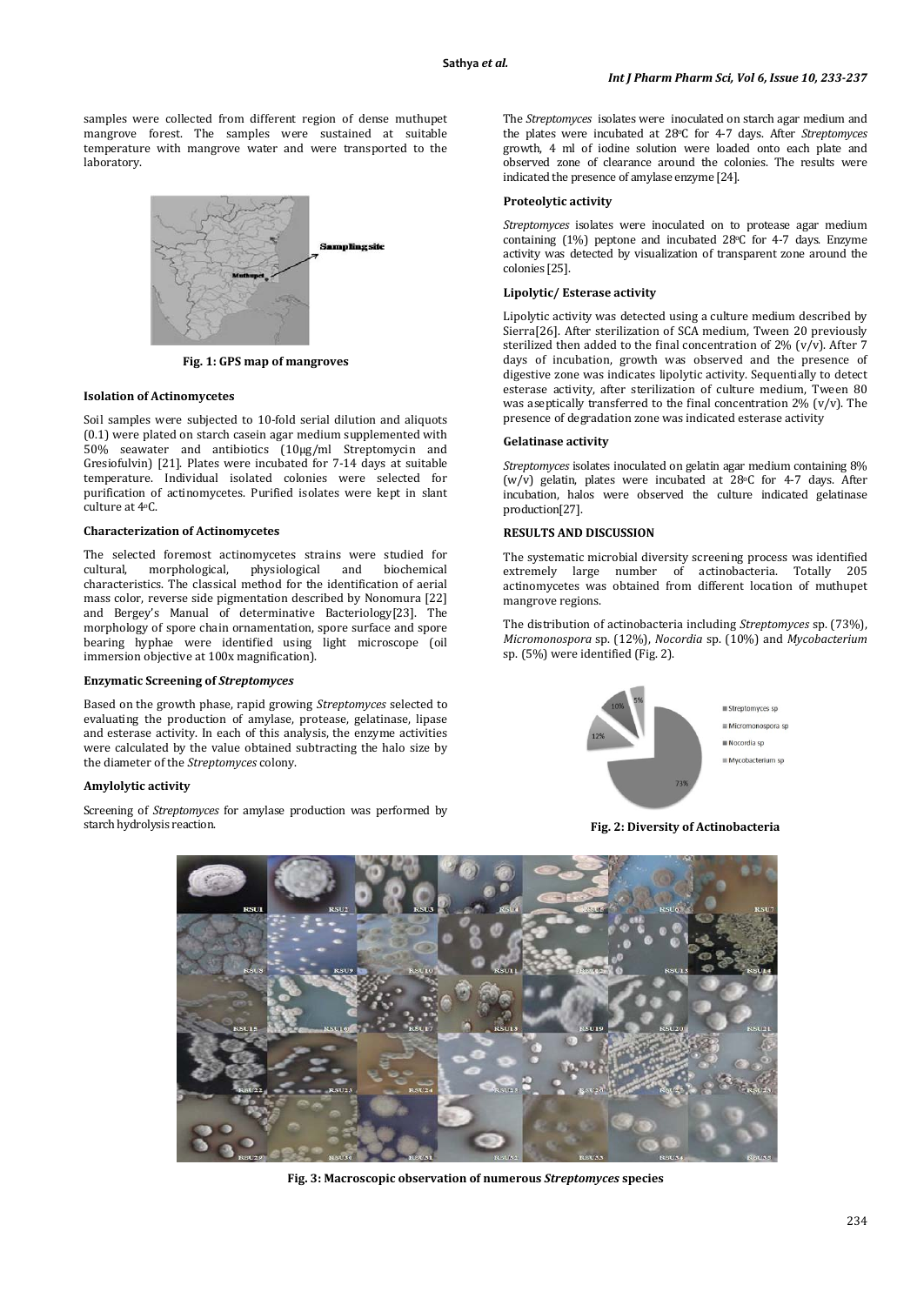The group of genus present in soil sample varied from one region to others. The majority of the actinomycetes isolates from sediment sample are belongs to the genera *Streptomyces*, the selective isolates is given in (Fig.3). Previous findings clearly reported the diversity and distribution of actinomycetes population were high in Muthupet mangroves [28]. Diverse group of Actinomycetes were isolated from mangrove environment of Palaverkadu [29]. Members of the actinomycetes, which live in marine environment, insufficiently understood and few reports are available pertaining actinomycetes from mangroves [30]. The diversity of actinomycetes was studied

from the Palk Strait region of the Bay of Bengal[31, 32]. The present study was similarly corroborates with previous reports that *Streptomyces* are leading species in the marine atmosphere[33]. Among them 35 *Streptomyces* species, were selected based on cultural characterization. Every one of the isolates was identified as gram-positive aerobic and non-endospore forming organism. The color of substrate and aerial mycelium was recorded in a simple way (White, ash, gray, yellow, green, black, red, violet, brown and etc). Spore ornamentation, spore size, surface of the colonies (both smooth and rigid) appearance was observed (Table.1).

| Table 1: Morphological characterization of Mangrove Streptomyces species |  |  |
|--------------------------------------------------------------------------|--|--|
|--------------------------------------------------------------------------|--|--|

| <b>Streptomyces</b> | Appearance                              | <b>Spore surface</b> | <b>Size</b>     | Pigmentation |
|---------------------|-----------------------------------------|----------------------|-----------------|--------------|
| RSU1                | Powdery with bulged white colonies      | Smooth               | 9 <sub>mm</sub> | Dark Green   |
| RSU <sub>2</sub>    | Ash with gray color colonies            | Smooth               | 6 mm            | Violet       |
| RSU <sub>3</sub>    | White with cream circular colonies      | Smooth               | $2 \text{ mm}$  | Pale yellow  |
| RSU4                | Gray white with multiple circles        | Watery               | $5~\mathrm{mm}$ | Light Pink   |
| RSU5                | Cream with white fine powder            | Dew                  | 7 mm            | Brown        |
| RSU <sub>6</sub>    | Shirking with ash color colonies        | Smooth               | $3 \text{ mm}$  | Violet       |
| RSU7                | Green with white colonies               | Smooth               | 8 mm            | Yellow       |
| RSU <sub>8</sub>    | Green with gray color                   | Smooth               | 2 mm            | Brown        |
| RSU <sub>9</sub>    | Pure white spongy appearance            | Rough                | 9 <sub>mm</sub> |              |
| <b>RSU10</b>        | Ash with brown, multiple circular       | Smooth               | $3-6$ mm        |              |
| RSU11               | White with orange color                 | Smooth               | $1-4$ mm        | Orange       |
| RSU12               | Pure white color colonies               | Rigid                | $5 \text{ mm}$  | Yellow       |
| RSU13               | Pale white cotton like colonies         | Rigid                | $1-4$ mm        | Brown        |
| RSU14               | Ash with green color powder colonies    | Flexuous             | $3-5$ mm        | Green        |
| RSU <sub>15</sub>   | Ash color double circular colonies      | Smooth               | 8 mm            | Brown        |
| <b>RSU16</b>        | Cream color multiple colonies           | Rough                | 6 mm            |              |
| RSU17               | Cotton like white colonies              | Smooth               | 7 mm            | Violet       |
| RSU18               | Gray with bulged pink color colonies    | Smooth               | $5 \text{ mm}$  | Pink         |
| <b>RSU19</b>        | Pure white with multiple layer          | Tiny                 | $2 \text{ mm}$  |              |
| <b>RSU20</b>        | White color colonies                    | Rough                | 4 mm            | Orange       |
| RSU <sub>21</sub>   | Cream with ash double circular margin   | Smooth               | 3 mm            | Violet       |
| RSU22               | Flower like ash color cummy colonies    | Smooth               | $1-3$ mm        | Green        |
| RSU <sub>23</sub>   | White with violet color bulged colonies | Smooth               | $4-7$ mm        | Violet       |
| RSU24               | Ash color branched colonies             | Rough                | $5-6$ mm        | Orange       |
| RSU25               | Flower like white color colonies        | Smooth               | $1-5$ mm        | Yellow       |
| RSU <sub>26</sub>   | Gray with white color colonies          | Smooth               | $3-5$ mm        | Violet       |
| RSU <sub>27</sub>   | Gray color tiny powdery colonies        | Smooth               | $4-6$ mm        |              |
| RSU <sub>28</sub>   | Gray color double circular rigid margin | Smooth               | $1-6$ mm        | Violet       |
| RSU29               | Violet with white color colonies        | Smooth               | 2 mm            | Violet       |
| <b>RSU30</b>        | Creamy with tiny pores like appearance  | Smooth               | 4 mm            |              |
| RSU31               | Cotton appearance                       | Smooth               | $5 \text{ mm}$  |              |
| RSU32               | Button shape gray color colonies        | Smooth               | $4-6$ mm        | Violet       |
| RSU33               | Powdery gray color colonies             | Smooth               | $1-4$ mm        | Orange       |
| RSU34               | Two layer ash color circular margin     | Smooth               | $4-6$ mm        | Pink         |
| RSU35               | White with bulged colonies              | Smooth               | 7 mm            | Light yellow |

All the isolates were grown in the particular pH and temperature 7.2 and 28o C respectively. The production of Citrate, Catalase, Urease, Nitrate and Carbohydrate fermentation has been considered for the identification of isolated *Streptomyces* (Table.2). Overall results established that there was significant diversity among the *Streptomyces* species, morphology as well as biochemical and physiological properties. Totally 35 morphologically distinct *Streptomyces* species were selected for screening of economically valuable enzymes.

A positive result for amylase (25%), protease (21%), lipase (16%) esterase (17%) and gelatinase (21%) was showed that isolates exhibited enzyme activity (Fig.4; Table.2).

These finding proved that *Streptomyces* to be the superior enzyme producing group within the actinomycetes family, mainly for the production of amylase, protease and gelatinase activity. The other two enzymes (lipase/esterase) also provide good result (Fig.4).

| <b>Streptomyces</b> | <b>Average Zone of Clearance (mm)</b> |          |                          |                 | <b>Biochemical Characterization</b> |         |                 |               |                |
|---------------------|---------------------------------------|----------|--------------------------|-----------------|-------------------------------------|---------|-----------------|---------------|----------------|
|                     | Amvlase                               | Protease | Lipase                   | <b>Esterase</b> | Gelatinase                          | Citrate | <b>Catalase</b> | <b>Urease</b> | <b>Nitrate</b> |
| RSU1                | 14.1                                  | 18.0     | 4.5                      | 6.5             | 12.0                                |         | ٠               |               |                |
| RSU <sub>2</sub>    | 35.0                                  | 7.0      | $\overline{\phantom{0}}$ | -               |                                     |         |                 |               |                |
| RSU <sub>3</sub>    | 9.4                                   | 13.4     | 14.5                     |                 | 9.0                                 |         |                 |               |                |
| RSU4                | 12.7                                  | 21.2     | $\overline{\phantom{a}}$ | 11.8            | 4.1                                 |         |                 |               |                |
| RSU <sub>5</sub>    | 7.0                                   | 27.4     | -                        | 9.2             | 13.0                                |         |                 |               |                |
| RSU <sub>6</sub>    | 15.0                                  | 28.0     | $\overline{\phantom{0}}$ | 5.3             | 11.2                                |         |                 |               |                |
| RSU7                | 24.9                                  | 4.1      | 9.3                      | 7.4             | 4.2                                 |         |                 |               |                |
| RSU <sub>8</sub>    | 13.2                                  | 17.0     | $\overline{\phantom{0}}$ | 4.1             | 7.1                                 |         |                 |               |                |
| RSU <sub>9</sub>    | 5.0                                   | 15.9     | 10.3                     | 3.9             |                                     |         |                 |               |                |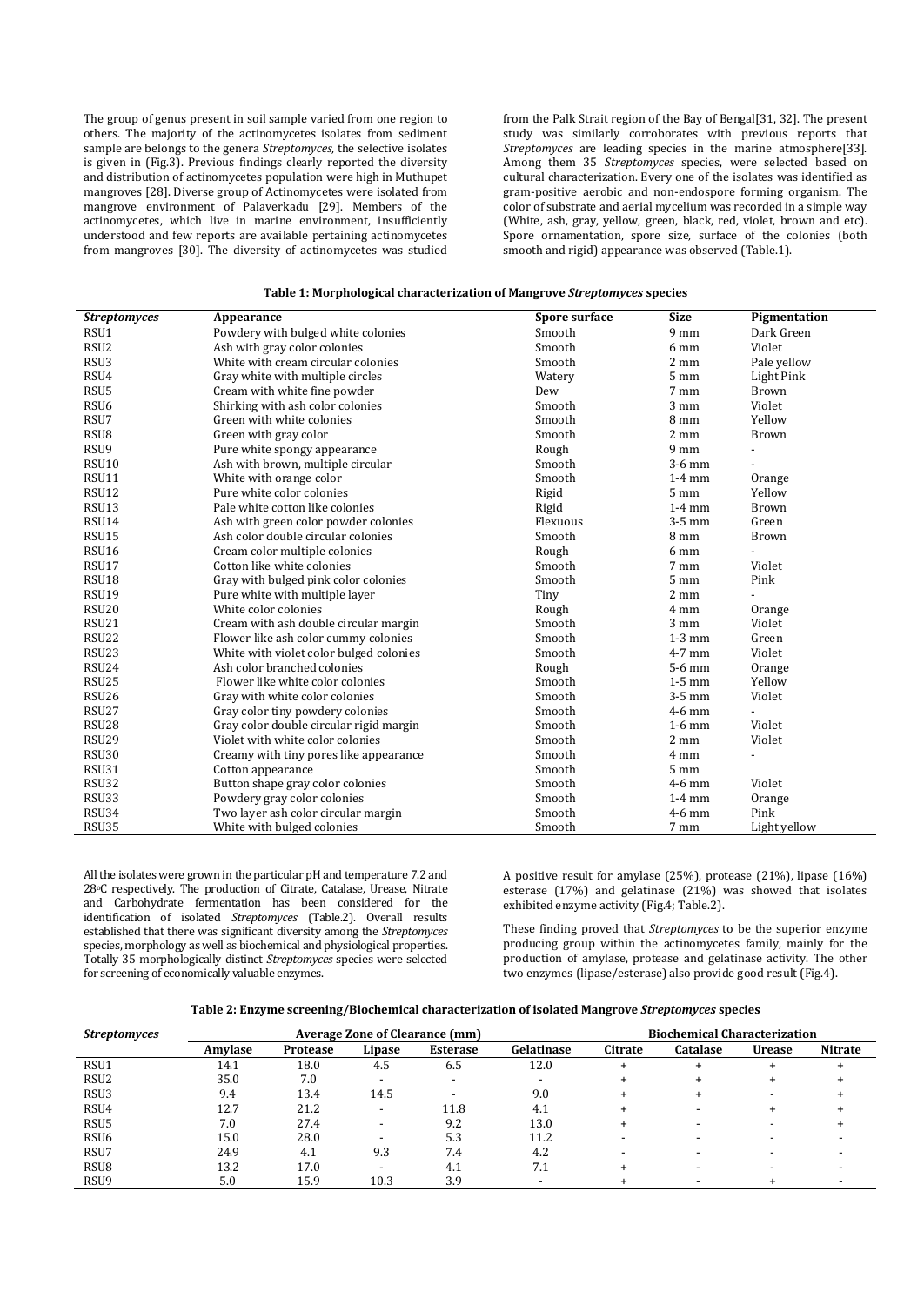| <b>RSU10</b>      | $\overline{a}$ | 12.0 | 15.9                     | 9.4                      |      | $+$       | $\ddot{}$ | $+$       |  |
|-------------------|----------------|------|--------------------------|--------------------------|------|-----------|-----------|-----------|--|
| RSU11             | 27.1           |      |                          |                          | 9.4  |           | $\ddot{}$ |           |  |
| RSU12             | 30.9           |      |                          |                          |      |           | $\ddot{}$ | $\ddot{}$ |  |
| RSU13             | 21.5           | 15.7 |                          |                          | 9.5  | $\ddot{}$ | $\ddot{}$ | $\ddot{}$ |  |
| RSU14             | 23.7           |      | 18.9                     | 5.8                      | 13.9 | $+$       | $\ddot{}$ | $+$       |  |
| RSU15             | 31.0           |      | 7.3                      | 9.1                      |      | +         |           | $\ddot{}$ |  |
| RSU16             |                |      |                          | 11.4                     |      |           |           |           |  |
| RSU17             |                | 7.9  |                          |                          |      |           |           |           |  |
| RSU18             | 16.0           | 13.9 | 8.4                      |                          |      | $\ddot{}$ |           |           |  |
| RSU19             | 8.9            | 16.2 | 21.0                     |                          | 14.9 | $\ddot{}$ | $\ddot{}$ |           |  |
| RSU <sub>20</sub> | 7.9            | 15.8 | $\overline{\phantom{a}}$ | 12.0                     | 12.0 |           | $\ddot{}$ | $+$       |  |
| RSU21             | 20.7           | 3.9  |                          | 14.5                     | 19.0 | $\ddot{}$ | $\ddot{}$ | $+$       |  |
| RSU22             | 14.0           | 27.5 | 5.8                      | $\overline{\phantom{a}}$ | 20.7 | $\ddot{}$ |           |           |  |
| RSU <sub>23</sub> | 27.3           | 32.0 | 4.7                      | 13.9                     | 16.0 | $\ddot{}$ | $\ddot{}$ | $\ddot{}$ |  |
| RSU <sub>24</sub> | 34.0           |      | 3.9                      | 7.9                      | 8.0  | $\ddot{}$ |           |           |  |
| RSU <sub>25</sub> | 29.7           |      |                          | 3.5                      | 15.7 | $+$       | $\ddot{}$ |           |  |
| RSU <sub>26</sub> | 35.1           | 34.0 | 21.0                     | 2.9                      | 18.0 |           |           |           |  |
| RSU27             | 11.0           |      | 14.9                     | $\overline{\phantom{a}}$ | 3.9  |           | $\ddot{}$ |           |  |
| RSU <sub>28</sub> | 17.8           |      | 12.2                     |                          | 5.2  |           |           |           |  |
| RSU <sub>29</sub> | 5.7            |      | 11.0                     |                          | 4.8  |           |           |           |  |
| RSU30             | 10.0           | 25.6 | 18.1                     |                          | 7.8  | $\ddot{}$ |           | $\ddot{}$ |  |
| RSU31             | 21.9           | 20.5 |                          | 7.3                      | 16.5 | $\ddot{}$ |           |           |  |
| RSU32             | 14.9           | 19.5 |                          | 5.9                      | 11.0 |           | $\ddot{}$ | $\ddot{}$ |  |
| RSU33             | 23.7           | 17.2 |                          | 4.2                      | 13.9 |           | $\ddot{}$ | $+$       |  |
| RSU34             | 34.5           |      | 21.9                     | 6.0                      |      |           |           |           |  |
| RSU35             |                | 15.9 |                          |                          | 17.4 |           |           |           |  |



**Fig. 4: Enzyme screening from** *Streptomyces species*

The extensive variation among the different *Streptomyces* species on enzyme production was recorded. Microbial diversity is essential one for selecting hyper producing strains in order to meet the evergrowing demand. Likewise, previous findings also proved the production of enzymes from marine actinomycetes[34, 35].

Hence, the present data state that extremely various amounts of top valued enzymes were screened from numerous *Streptomyces* species isolated from mangrove environment.

### **CONCLUSION**

Biological diversity of mangrove habitats is significantly identified that large number of enzymes has existed in the *Streptomyces* species. The outcome of the present study was actinomycetes diversity established a wide range of isolates in mangrove environment; especially *Streptomyces* species has been produced a great number of enzymes for industrial application and utilize them in all biotechnological industries. This finding has created a new avenue for mangrove *Streptomyces* species is essential one for enzyme market. Further development research can improving isolation strategies in the recovery of marine actinomycetes is of greatest significance for ensuring wide achievement in mangrove regions.

### **CONFLICT OF INTEREST**

We declared that there is no conflict of interest.

### **REFERENCES**

1. Census Commission of India. Archived from the original on 2004;06-16. Retrieved 2008;11-01.

- 2. Holguin G, Zamorano PG, De-Bashan LE, Mendoza R, Amador E, Basha Y. Mangrove health in an arid environment encroached by urban development case study. Sci Total Environ 2006;363:260-73.
- 3. Berdy J. Bioactive microbial metabolites*.* J Antibiotic (Tokyo) 2005;58:1-26.
- 4. Fenical W, Jensen PR. Developing a new resource for drug discovery: marine actinomycete bacteria. Nat Chem Biol 2006;2:666-73.
- 5. Mitra A, Santra SC, Mukherjee J. Distribution of actinomycetes, their antagonistic behavior and the physico chemical characteristics of the world's largest tidal mangrove forest. Microbiol Biotechnol 2008;80:685-95.
- Jagan Mohan YSYV, Sirisha B, Haritha R, Ramana T. Selective screening, isolation and characterization of antimicrobial agents from marine actinomycetes. Int J Pharm Pharm Sci 2013;5(4):443-9.
- 7. Bull AT, Stach JEM, Ward AC, Goodfellow M. Marine actinobacteria; perspectives, challenges, future directions. Antonie Van Leeuwehoek 2005;87:65-79.
- 8. Stach JCM, Maldonado LA, Ward AC, Bull AT, Goodfellow M. Williamsia maris sp. nov, a novel actinomycetes isolated from the sea of japan. Int J Syst Evol Microbiol 2004;54:191-4.
- 9. Oskay M, Tamer A, Azeric P. Antibacterial activity of some actinomycetes isolated from farming soil of turkey. Afr J Biotechol 2004;3(9):441-6.
- 10. Eccleston GP, Brooks PR, Kurtboke DI. The occurrence of bioactive *Micromonospora* in aquatic habitats of the sunshine coast in australia. Mar Drugs 2008;6:243-61.
- 11. Ramesh S, Mathivanan N. Screening of marine actinomycetes isolated from the Bay of Bengal, India for antimicrobial activity and industrial enzymes. World J Microbial Biotechnol 2009;25:2103-11.
- 12. Zhang J, Zhang L. Improvement of an isolation medium for actinomycetes. Mod Appl Sci 2011;5:124-7.
- 13. Cuesta C, Garcia-de-la-Fuente R, Abad M, Fomes J. Isolation and identification of actinomycetes from a compost amended soil with potential as biocontrol agents. J Environ Manage 2012;95:280-4.
- 14. Enzymes in industrial Applications: Global market. BCC Res; 2012. p. 1.
- 15. Kumar CG, Takagi H. Microbial alkaline protease from a bio industrial viewpoint. Biotechnol Adv 1999;17:561-94.
- 16. Uyar F, Baysal Z. Production and optimization of process parameters for alkaline protease production by a newly